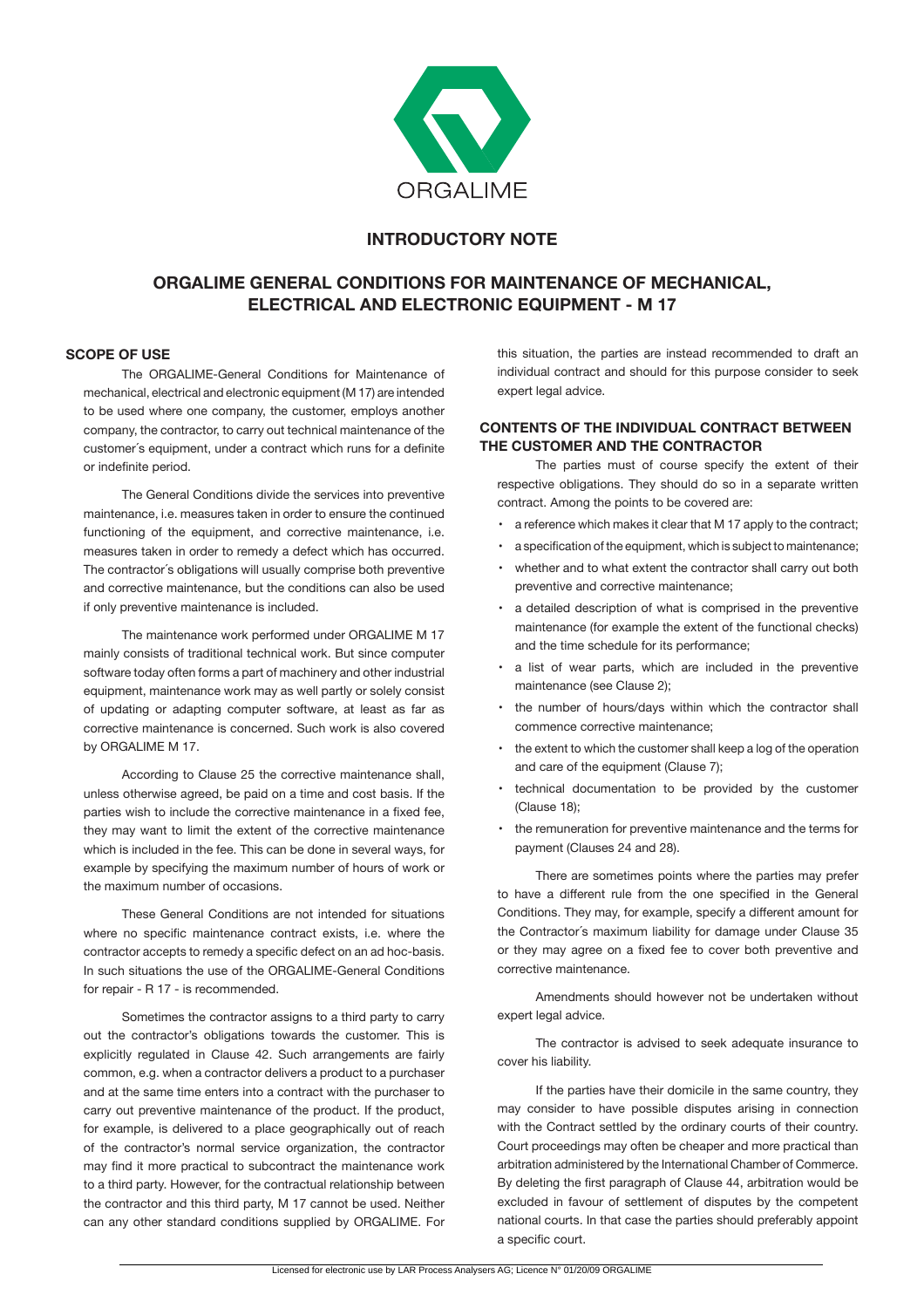

# **GENERAL CONDITIONS**

**for** 

# **MAINTENANCE OF MECHANICAL, ELECTRICAL AND ELECTRONIC EQUIPMENT**

Brussels, October 2017

### **PREAMBLE**

**1.** These General Conditions shall apply when the parties agree In Writing or otherwise thereto. Any modifications of or deviations from them must be agreed In Writing.

#### **DEFINITIONS**

**2.** In these General Conditions the following terms shall have the meanings hereunder assigned to them:

 **- "Contract"**: the agreement In Writing between the parties concerning maintenance to be performed by the Contractor and all appendices, including agreed amendments and additions In Writing to the said documents;

 **- "Equipment"**: the specific object (objects), which is (are) subject to maintenance under the Contract;

 **- "Gross Negligence"**: an act or omission implying either a failure to pay due regard to serious consequences, which a conscientious contracting party would normally foresee as likely to ensue, or a deliberate disregard of the consequences of such an act or omission;

**- "In Writing"**: communication by document signed by both parties or by letter, fax, electronic mail and by such other means as are agreed by the parties;

 **- "Wear Parts"**: those parts of the Equipment, which shall be replaced under the preventive maintenance. The Contract shall identify the Wear Parts and the intervals at which they shall be replaced.

# **SCOPE OF THE MAINTENANCE**

**3.** The Contractor undertakes to perform preventive and/or corrective maintenance to the Equipment to the extent specified in the Contract. The maintenance work shall, unless otherwise agreed, be performed at the premises of the Customer.

#### **PREVENTIVE MAINTENANCE**

- **4.** Preventive maintenance shall be undertaken with proper skill and care at the times or at the intervals specified in the Contract. Unless otherwise agreed In Writing the preventive maintenance shall include:
	- checking the condition of the Equipment;
	- functional check;
	- adjustments, where appropriate;
	- provision and replacement of Wear Parts;
	- cleaning and necessary lubrication.

# **CORRECTIVE MAINTENANCE**

**5.** Corrective maintenance shall be undertaken with proper skill and care in order to remedy any functional defects which have arisen in the Equipment. It shall be commenced without undue delay or within the time specified in the Contract. Unless otherwise agreed In Writing the corrective maintenance shall include:

- fault tracing;
- remedial work;
- provision and replacement of spare parts;
- functional check;
- assistance at testing.

#### **CONTRACTOR'S MAINTENANCE REPORT**

**6.** Each time the Contractor has performed maintenance work he shall make a report In Writing containing his observations and measures taken. He shall provide a copy of the report to the Customer. The report shall, unless otherwise agreed, be in the same language as the Contract.

#### **CUSTOMER'S DAILY CARE. LOG**

**7.** The Customer shall be responsible for the necessary daily care of the Equipment. He shall, if so specified in the Contract, keep a log of the operation and the daily care of the Equipment.

# **USE OF SPARE PARTS**

**8.** Unless otherwise agreed, the Contractor and the Customer shall only use parts of the original brand or parts of equivalent quality when carrying out maintenance and daily care of the Equipment.

#### **CONTRACTOR'S EXCLUSIVE RIGHT**

**9.** The Customer shall not without the Contractor's consent In Writing, except as specified in Clauses 23 and 33, carry out or have others carry out the maintenance which under the Contract shall be carried out by the Contractor. If the Customer does so, the Contractor's responsibility for previously performed maintenance shall cease, unless the result of the maintenance is not affected by the Customer's measures.

# **ALTERATIONS TO THE EQUIPMENT**

**10.** The Customer shall without undue delay inform the Contractor by notice In Writing of any alterations in the Equipment or its operation or other measures taken by the Customer which may affect the Contractor's obligations under the Contract.

If such alterations or measures significantly affect the Contractor's obligations, he is entitled to have the Contract amended. If the parties fail to agree on how to amend the Contract in respect thereof, the Contractor may, with immediate effect, terminate the Contract by notice In Writing to the Customer. In the event of such a termination, the Contractor shall also be entitled to compensation for the loss he incurs. The compensation shall be limited to 75 000 EUR or five times the yearly remuneration specified in the Contract, if this is a higher amount.

## **PRICE ESTIMATE. PAYMENT IN CASE OF NON-COMPLETION OF CORRECTIVE MAINTENANCE**

- **11. 1** Unless otherwise agreed, the Contractor shall in case of corrective maintenance on a time and cost basis provide the Customer with a price estimate after fault tracing, but before undertaking any remedial or other work. The estimate shall not be binding, but the Contractor shall inform the Customer without undue delay if it becomes apparent that the final price will exceed the estimate by more than 10 per cent.
- **11. 2** If the Customer at any stage chooses not to proceed corrective maintenance or if the corrective maintenance work is not carried out or completed due to any other reason than negligence of the Contractor, the Customer shall pay the Contractor for the work he has performed and still has to perform for winding up the maintenance work at the Contractor's current rates, including fault tracing, making the price estimate and any documented costs incurred in performing the work.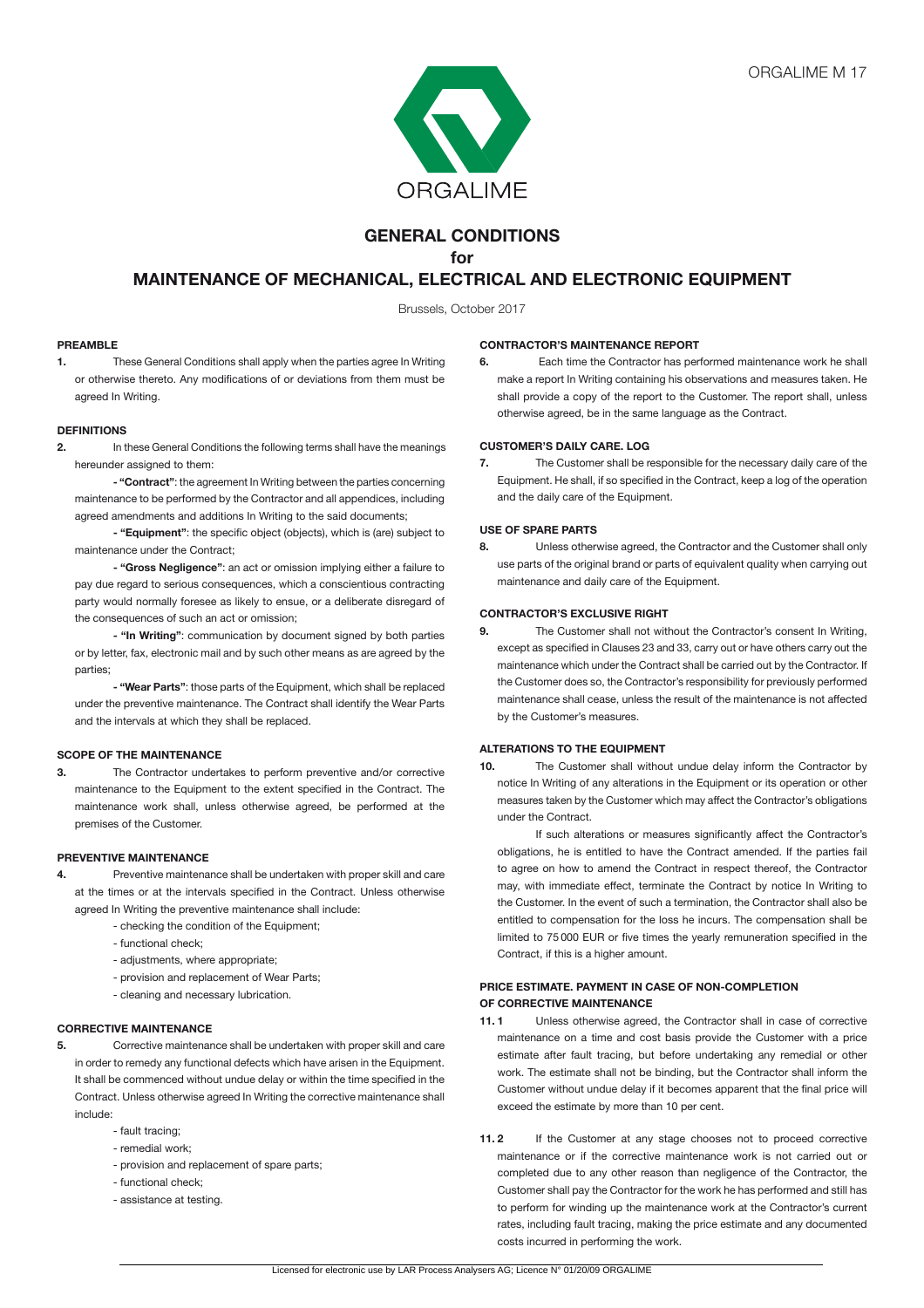- **11.3** If a lump sum has been agreed upon for the corrective maintenance work and if the Customer chooses not to proceed or if the maintenance work is not completed due to any other reason than negligence of the Contractor, the Contractor shall receive the lump sum, after deduction of costs which have not been incurred by the Contractor.
- **11. 4** If the Parties have agreed that the Contractor shall carry out the corrective maintenance work for a lump sum and the Contractor, due to circumstances attributable to him, is not able to complete the work, then the Customer shall only be obliged to pay to the extent that he benefits from the Contractor's work.

#### **PREPARATORY WORK AND WORKING CONDITIONS**

**12.** If the maintenance work is to be carried out at the premises of the Customer, the Customer shall ensure that:

a) the Contractor's personnel are able to start work in accordance with the agreed time schedule and to work during normal working hours. Provided that the Customer has been given notice In Writing in reasonable time, corrective maintenance may be performed outside normal working hours to the extent deemed necessary by the Contractor;

b) he has, in good time before the agreed or notified date for starting the maintenance work, informed the Contractor In Writing of all relevant safety regulations in force at his premises. Maintenance work shall not be carried out in unhealthy or dangerous surroundings. All the necessary safety and precautionary measures shall have been taken before the maintenance work is carried out and shall be maintained.

The Contractor shall inform the Customer of any special hazards that the maintenance work may entail;

c) the Contractor's personnel are able to obtain suitable and convenient board and lodging in the neighbourhood of the Customer's premises and have access to internationally acceptable hygiene facilities and medical services;

d) he has made available to the Contractor free of charge at the proper time at his premises all necessary cranes, lifting equipment and equipment for transport at the premises, auxiliary tools, machinery, materials and supplies (including fuel, oils, grease and other materials, gas water, electricity, steam, compressed air, heating, lighting, etc.), as well as the measuring and testing instruments of the Customer. The Contractor shall specify In Writing his requirements concerning such cranes, lifting equipment, equipment for transport at the Customer's premises and measuring and testing instruments in good time before the agreed or notified date for starting the maintenance work;

e) he has made available to the Contractor free of charge sufficient offices at his premises, equipped with telephone and access to the Internet;

f) he has made available to the Contractor free of charge necessary storage facilities, providing protection against theft and deterioration of the tools and equipment required for the maintenance work and the personal effects of the Contactor's personnel;

g) the access routes to the place where the maintenance is to be carried out are suitable for the required transport of the Contractor's equipment.

- 13. If the Contractor so requires, the Customer shall give all necessary assistance for the import and re-export of the Contractor's equipment and tools, including assistance with customs formalities. The assistance as such shall be provided free of charge.
- **14.** The Customer shall give all necessary assistance to ensure that the Contractor's personnel obtain, in good time, visas and any official entry, exit or work permits and, if necessary, tax certificates in the Customer's country, as well as access to the premises. The assistance as such shall be provided free of charge.

# **TRANSPORT OF EQUIPMENT AND RISK OF LOSS AND DAMAGE TO EQUIPMENT WHERE MAINTENANCE IS CARRIED OUT ELSEWHERE THAN AT THE CUSTOMER'S PREMISES**

**15.** The risk of loss or damage to Equipment while outside the Customer's premises for the purpose of maintenance shall be borne by the Customer, unless such loss or damage is due to negligence of the Contractor.

**16.** If not otherwise agreed, the Contractor shall arrange for the transport of the Equipment from and to the Customer's premises. The Contractor

shall give appropriate notice In Writing to the Customer about the time and means of transport of the Equipment concerned from and to the Customer's premises.

**17.** Where the Customer is in delay in taking delivery of the Equipment concerned, the Contractor shall arrange for suitable storage at the Customer's risk and expense.

#### **TECHNICAL DOCUMENTATION**

**18.** The Customer shall in good time provide current technical documentation (e.g. drawings, descriptions, charts and instructions) in his possession, which is relevant for carrying out the agreed maintenance. The Customer shall further provide the log referred to in Clause 7. The Contractor may not use such documentation for any other purpose than to fulfil the Contract.

# **NOTICE OF PREVENTIVE MAINTENANCE**

**19.** Unless the time for preventive maintenance is specified in the Contract, the Contractor shall notify the Customer at least one week in advance of the time when the preventive maintenance will be carried out.

## **CO-ORDINATION OF PREVENTIVE AND CORRECTIVE MAINTENANCE**

**20.** If corrective maintenance is carried out shortly before preventive maintenance is due, the Contractor may, with the Customer's consent In Writing, at the same time carry out the preventive maintenance.

For such co-ordinated maintenance, the Contractor may not charge the Customer for any costs which are already covered by the agreed fee for preventive maintenance.

If the times for preventive maintenance are specified in the Contract, they shall not otherwise be changed as a result of this deviation.

#### **CUSTOMER'S DELAY**

**21.** The Customer shall immediately notify the Contractor if he cannot let the Contractor carry out the maintenance at the agreed or notified time. Any agreed time for completion of the maintenance shall then be extended as necessary having regard to all the relevant circumstances.

Regardless of the cause for such delay the Customer shall reimburse the Contractor any additional costs that the latter incurs due to the delay.

# **TESTING AFTER CORRECTIVE MAINTENANCE**

**22.** When the Contractor has completed the corrective maintenance he shall notify the Customer thereof In Writing. The Contractor shall thereafter assist the Customer in carrying out such tests as have been agreed upon or as are reasonably required in order to ascertain that the corrective maintenance work has been successfully completed.

# **CONTRACTOR'S DELAY**

**23.** If the Contractor, due to a lack of proper skill and care or otherwise due to negligence, fails to start or complete the corrective maintenance work at the agreed time, the Customer may by notice In Writing to the Contractor fix a final reasonable period for starting or completing the corrective maintenance work, which period shall not be less than one week.

If the Contractor fails to start or complete the corrective maintenance work within such final period, the Customer may himself undertake or employ a third party to undertake necessary corrective maintenance work.

Where successful corrective maintenance work has been undertaken by the Customer or a third party pursuant to the previous paragraph of this Clause 23, the Customer shall be entitled to compensation by the Contractor of the reasonable costs of such successful corrective maintenance work.

Where corrective maintenance work as stipulated under the previous paragraphs is not successful, the Customer may terminate the Contract by notice In Writing to the Contractor. The Customer shall then be entitled to compensation of the reasonable costs of the corrective maintenance work which was unsuccessfully undertaken by the Customer himself or by a third party employed by the Customer pursuant to the second paragraph of this Clause 23, and in addition to reimbursement of any remuneration which was already paid by the Customer to the Contractor pursuant to Clauses 25-27.

If the Contractor, due to a lack of proper skill and care or otherwise due to negligence, fails to start or complete preventive maintenance work at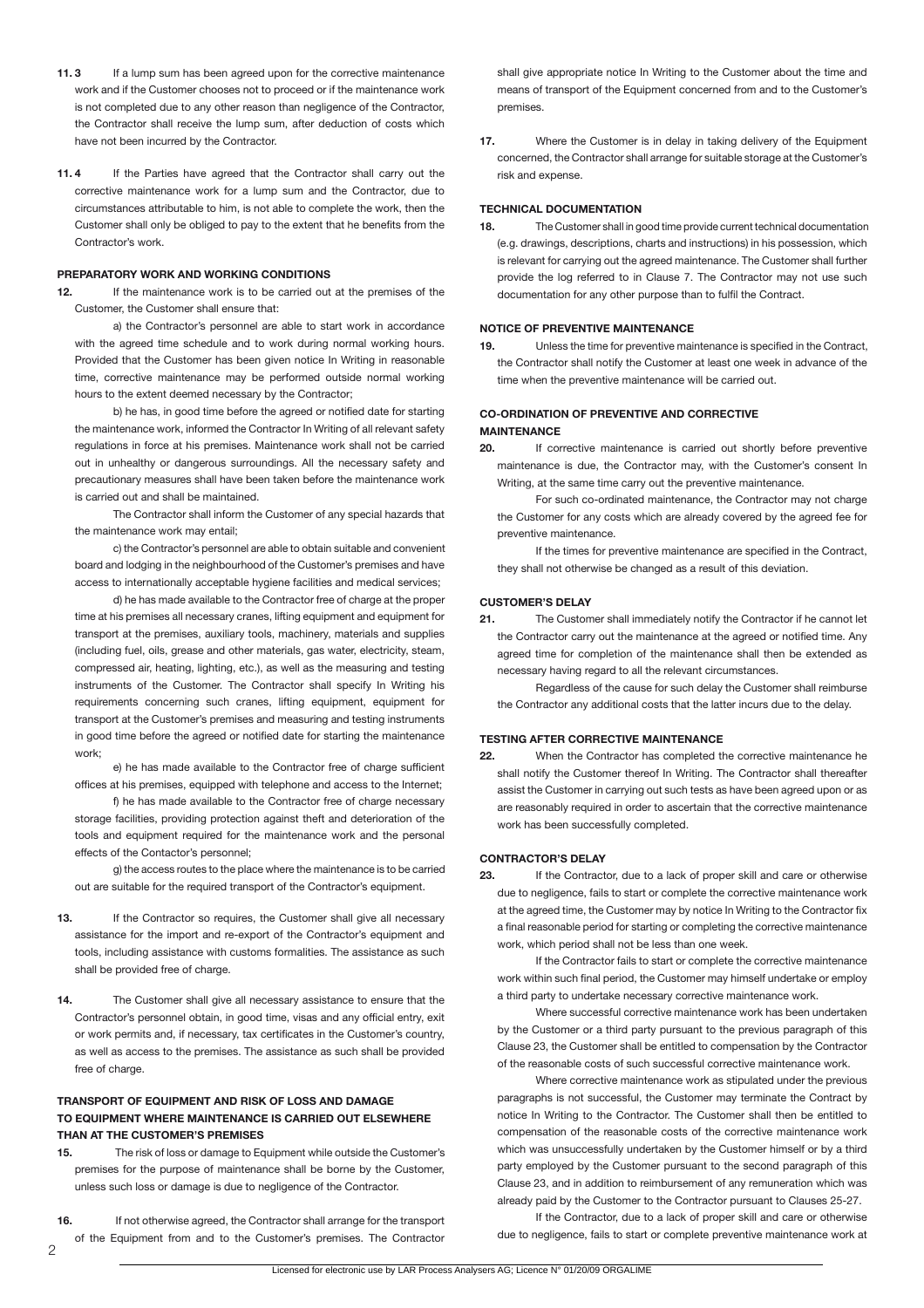the agreed time or within the agreed interval, the Customer may by notice In Writing to the Contractor fix a final reasonable period for starting or completing preventive maintenance work, which period shall not be less than one week.

If the Contractor fails to start or complete the preventive maintenance work within such final period, the Customer may terminate the Contract with immediate effect and claim compensation for any additional costs caused by the delay during the period until the earliest date for normal termination of the Contract.

Compensation of costs and reimbursement of the remuneration, as stated in the third and fourth paragraph as regards corrective maintenance work and compensation of additional costs as stated in the previous paragraph as regards preventive maintenance work respectively, shall be the sole remedies available to the Customer in case of a failure of the Contractor to start or complete maintenance work at the agreed time, as referred to in this Clause 23.

#### **REMUNERATION FOR PREVENTIVE MAINTENANCE**

**24.** Unless otherwise agreed, the remuneration for preventive maintenance shall include payment for all work carried out by the Contractor and for Wear Parts, for time and costs for travel, board and lodging and transport costs.

If the Contractor's personnel are required to work outside their normal working hours or to spend time waiting due to circumstances attributable to the Customer, the costs therefor shall be invoiced separately in accordance with the rates currently applied by the Contractor.

The agreed remuneration shall be exclusive of any value added taxes and any other taxes, duties and dues levied on the invoice.

#### **REMUNERATION FOR CORRECTIVE MAINTENANCE**

- **25.** Unless otherwise agreed, the corrective maintenance carried out by the Contractor shall be paid on a time and cost basis. The Contractor's invoice
	- for corrective maintenance shall specify the following items separately: - working time;
		- time and costs of travel, board and lodging;
		- transport costs;
		- costs of spare parts;
		- costs of other material which has been used;
		- waiting time, overtime and additional costs caused by the Customer;
		- other costs, if any.
- 
- **26.** When corrective maintenance is to be carried out for a lump sum, the agreed price shall be deemed to include all items mentioned in Clause 5. If the corrective maintenance is however delayed due to a cause not attributable to the Contractor, the Customer shall compensate the Contractor for:

- waiting time and time spent on extra journeys;

- costs and extra work resulting from the delay, including removing, securing and setting up the Equipment and repair equipment;
- additional costs as a result of the Contractor having to keep his

repair equipment at the Customer's premises longer than expected; - additional costs of journeys and board and lodging for the Contractor's personnel;

- additional financing costs and costs of insurance;

- other documented costs incurred by the Contractor as a result of changes in the maintenance program.

**27.** The charges for each item shall be in accordance with the rates and price lists currently applied by the Contractor.

The specified amount shall be exclusive of any value added taxes and any other taxes, duties and dues levied on the invoice.

#### **PAYMENT**

**28.** Unless otherwise agreed, the remuneration for preventive maintenance shall be paid before the start of each contract period.

All payments under the Contract shall be made against invoice within 30 days after the date of the invoice.

#### **LATE PAYMENT**

**29.** If the Customer fails to pay at the due date, the Contractor shall be entitled to interest from the day on which payment was due and to compensation for recovery costs. The rate of interest shall be as agreed between the parties or otherwise 8 percentage points above the rate of the main refinancing facility of the European Central Bank. The compensation for recovery costs shall be 1 per cent of the amount for which interest for late payment becomes due.

The Contractor may in addition, after having notified the Customer thereof, suspend his performance of the Contract until he receives payment and, after completion of the maintenance work, retain the Equipment and other equipment of the Customer which may be in his possession, as far as allowed under the relevant law. The Customer shall in case of suspension further compensate the Contractor for any additional costs incurred due to the suspension and resumption of the maintenance work.

# **LIABILITY FOR DEFECTS**

**30.** The Contractor shall at his own cost remedy any defects in the maintenance work or in parts he has provided without undue delay after receipt of a notice under Clause 32 or after he himself discovered the defect.

#### **LIABILITY PERIOD**

**31.** Unless otherwise agreed, the Contractor shall be liable for the preventive maintenance work during the currency of the Contract and for a period of twelve months after the Contract has expired. The Contractor shall be liable for corrective maintenance work for a period of twelve months after the work was performed.

The Contractor's liability for parts he has provided under the Contract shall only apply to defects which become apparent within twelve months after delivery to the Customer or – if the Contractor has installed the part(s) concerned during maintenance work – within 12 months after the work was completed.

# **NOTICE OF DEFECTS**

**32.** The Customer shall without undue delay notify the Contractor In Writing of any defect which appears in the work performed or in the parts provided by the Contractor.

If the Customer fails to give notice of a defect without undue delay he shall lose his rights in respect of the defect, except where the defect is such that it should have been apparent to the Contractor.

# **CONTRACTOR'S FAILURE TO REMEDY DEFECTS**

**33.** If the Contractor, due to a lack of proper skill and care, fails to fulfil his obligation under Clause 5 to remedy functional defects which have arisen in the Equipment or his obligation under Clause 30 to remedy defects in the maintenance work or in parts he has provided, the Customer may by notice In Writing to the Contractor fix a final reasonable period for completion of the Contractor's obligations, which period shall not be less than one week.

If the Contractor fails to fulfil his said obligations within such final period, the Customer may himself undertake or employ a third party to undertake necessary remedial work.

Where successful remedial work has been undertaken by the Customer or a third party pursuant to the previous paragraph of this Clause 33, the Customer shall be entitled to compensation by the Contractor of the reasonable costs of such successful remedial work.

Where remedial work as stipulated under the previous paragraphs is not successful, the Customer may terminate the Contract by notice In Writing to the Contractor. The Customer shall then be entitled to compensation of the reasonable costs of the remedial work which was unsuccessfully undertaken by the Customer himself or by a third party employed by the Customer pursuant to the second paragraph of this Clause 33, and in addition to reimbursement of any remuneration which was already paid by the Customer to the Contractor pursuant to Clauses 25-27.

Compensation of costs of remedial work and reimbursement of the remuneration, as stated in the previous paragraphs, shall be the sole remedies available to the Customer in case of a failure of the Contractor to remedy defects referred to in the first paragraph.